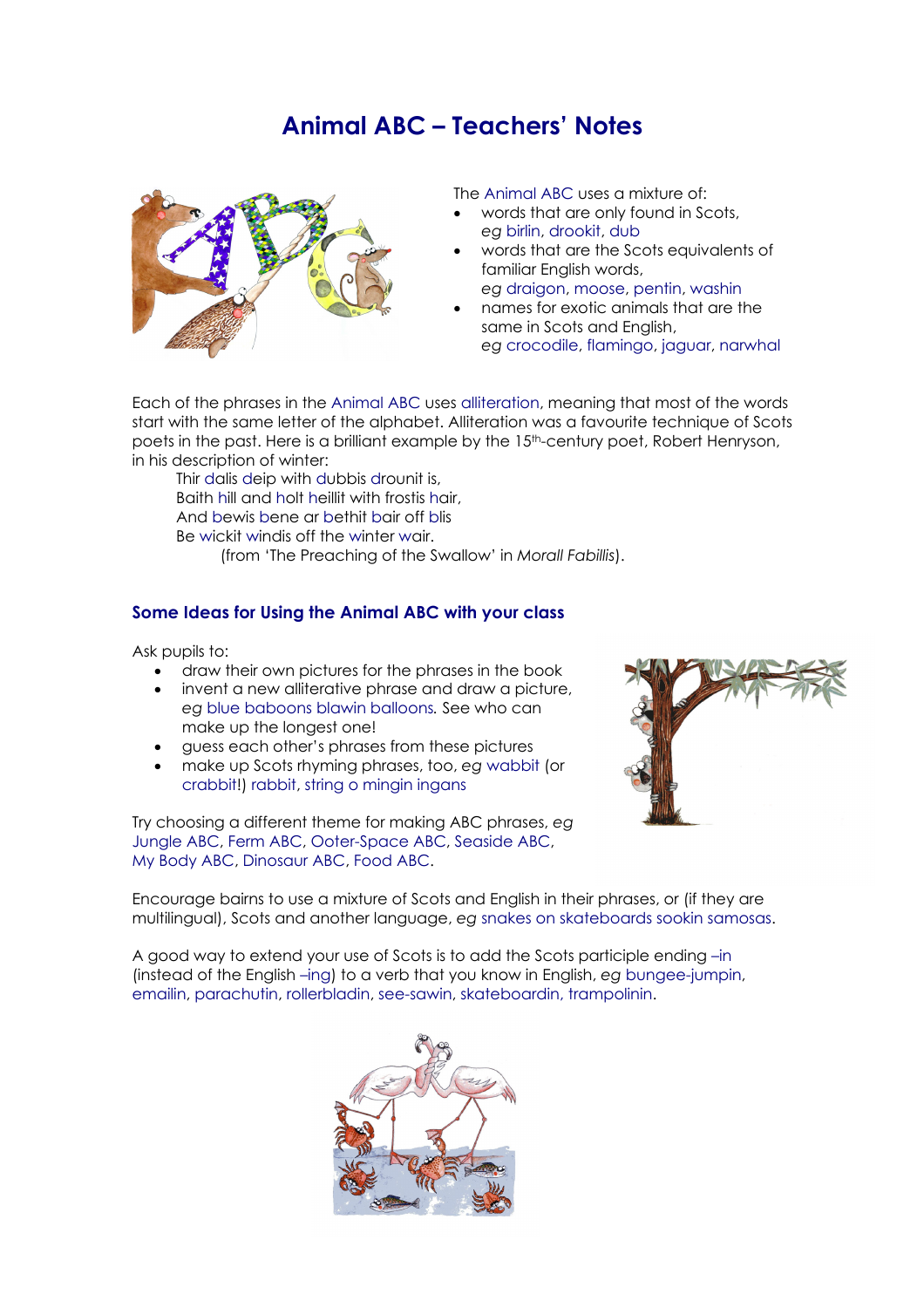If you or your class don't know many Scots words, try using some from the list below. You can mix them with the words already in the Animal ABC to make new phrases.

| <b>Nouns</b>                                                                                                  | Adjectives                                                    | Present participles                                                                                                                                         |
|---------------------------------------------------------------------------------------------------------------|---------------------------------------------------------------|-------------------------------------------------------------------------------------------------------------------------------------------------------------|
| aipple, airieplane, arra<br>bairn, bananie, baw,<br>booncy-castle, brae,<br>brambles, breeks, brig,<br>bunnet | barkit, bilin, bleck, bonnie,<br>bowfin, braid, bricht, broon | argy-bargyin<br>bizzin, blawin, bletherin,<br>booncin, breengin                                                                                             |
| caird, cairt, claith, clood,<br>cloot, close, coo, corbie,<br>cowp                                            | cannie, cauld, crinchie                                       | cairryin, cairtin, champin,<br>chawin, chappin, cleekin,<br>cooryin, cowpin                                                                                 |
| daud, denner, dug<br>elbae                                                                                    | dreich                                                        | danderin, dichtin, dirlin,<br>dookin, duntin<br>ettlin                                                                                                      |
| fit, flooer<br>gairden, glesses, goonie,<br>gowdfish, gress, gutties                                          | fantoosh, foostie<br>gallus, gowden                           | fleein, fleggin, footerin<br>gabbin, gawkin, girnin,<br>guddlin                                                                                             |
| heid, hoose                                                                                                   | heich                                                         | heezin, hingin, hirplin,<br>hotchin, humphin                                                                                                                |
| jaikit, jeelie, jeeliefish, jotter<br>lichthoose, lum<br>mooth<br>neep, nicht                                 | licht, lood<br>mawkit, mingin<br>nippy                        | jinin, jeeglin, joukin<br>leein<br>makkin<br>nippin                                                                                                         |
| oobit, oxter<br>pairty, pent, perk, piece,<br>piecebox, pillae, pincil,<br>poke                               | pecht-oot, peeliewallie,<br>puggelt                           | pechin, pittin, plaisterin,<br>plowterin, poorin, pouin,<br>prentin                                                                                         |
| rammy                                                                                                         | radge, roastit, raivelt,<br>ricklie, roond                    | raivellin, reddin, rowin,<br>rummlin                                                                                                                        |
| scuil, shae, shoodder,<br>stookie, sweeties                                                                   | scunnert, shooglie, sma,<br>spottit, squint, stoorie          | scartin, shauchlin, shooglin,<br>skailin, skelpin, skirlin, skitin,<br>skitterin, skooshin, slaisterin,<br>smoorin, sookin, staundin,<br>sweemin, switherin |
| taes, tatties, thrapple                                                                                       | thrawn, ticht, tousie                                         | thrawin, traipsin, traivellin,<br>trauchlin                                                                                                                 |
| watter, waw                                                                                                   | weet                                                          | wheechin                                                                                                                                                    |